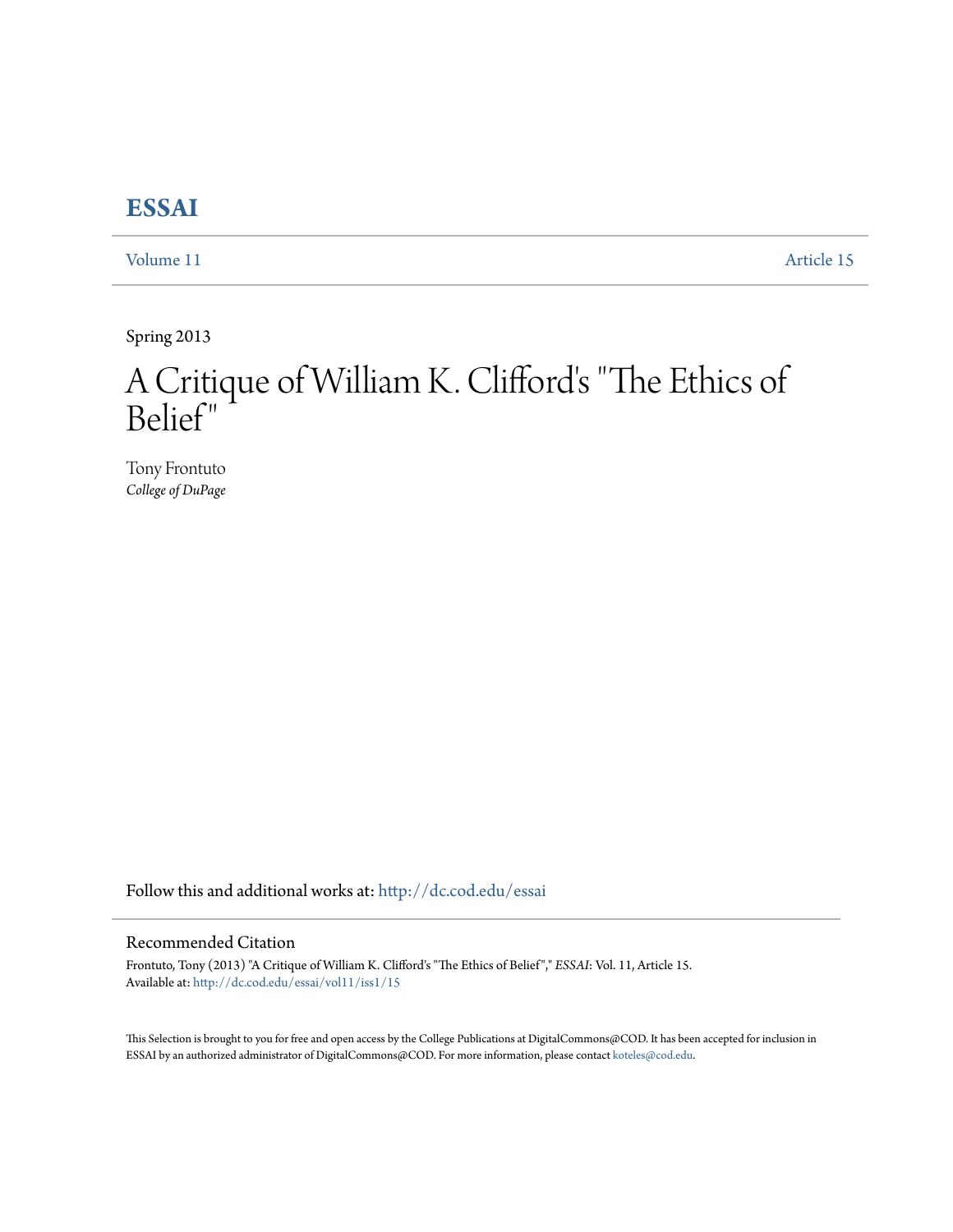A Critique of William K. Clifford's "The Ethics of Belief"

by Tony Frontuto

(Philosophy 1100)

n 1877, an Oxford mathematician and philosopher by the name of William K. Clifford authored an essay entitled, "The Ethics of Belief," in which he famously argued that "it is wrong always, everywhere, and for anyone to believe anything upon insufficient evidence" (139). His contention, that we have a moral obligation to examine our beliefs and find sufficient cause for holding them to be true, is supported by the story of a ship owner who, despite knowing his ship is old and not well built at the start, sends it to sea on an emigrant voyage. The ship owner stifles doubts that his ship is unseaworthy, even though it has been suggested to him that it is not. His ship has made many voyages and weathered many storms; it had always come home in the past, and so he believes, on faith alone, that it will do so again. When the ship sinks, killing everyone aboard, Clifford holds the ship owner as responsible for those deaths. He charges that the ship owner's sincere belief in the soundness of his ship is no defense, "because [the ship owner] had no right to believe on such evidence as was before him" (Clifford 135). I

Clifford further contends that, even if the ship owner had believed correctly, and that his ship had made the voyage safely, that his decision to send it to sea in the first place would still have been immoral, seeing as how it was grounded in a flawed epistemological judgment. Clifford states that ―the question of right or wrong has to do with the origin of [the ship owner's] belief, not the matter of it; not what it was, but how he got it; not whether it turned out to be true or false, but whether he had a right to believe on such evidence as was before him" (136). Clifford therefore takes the position that it is unethical to accept as true any belief which has not been objectively verified, and in doing so he directly contradicts his own epistemological and moral arguments. The central tenet of Clifford's philosophy, "that it is wrong always, everywhere, and for everyone, to believe anything upon insufficient evidence" (139), is itself reducible to mere belief, and as such it cannot be objectively verified. Thus, it remains at the level of the subjective, which means, in epistemological terms, his position holds the potential to devolve into subjectivism. Clifford provides no evidence to support the truth of his position, yet he expects us to believe it, and beyond, to structure our entire existence around it.

Clifford's essay is intended to be an epistemological and moral rejection of subjectivism, a philosophical concept which holds that knowledge, and therefore truth, is limited to self-experience. Subjectivism supposes that truth can be found within oneself, through one's own experiences, such as when a religious person sincerely believes to have discovered a divine truth through prayer, meditation, reasoning, or some other means internal to oneself. Clifford instead argues in favor of objectivism, a philosophical concept which holds that truth can be gained only through objective verification, such as a mathematical proof. Clifford argues strongly in favor of objectivist ethics, going so far as to say that anything less is immoral, and yet he grounds his entire argument in favor of those ethics upon a subjective claim.

How, then, can we trust it? How can Clifford expect us to lead our lives in adherence to his precepts? Would we not be immoral to accept his beliefs as true, given that Clifford has not provided us with any necessary or sufficient proof of their verity? Is Clifford himself not acting immorally by claiming the truth of his positions when they are not objectively verifiable? Clifford's failure to reconcile these contradictions causes his entire argument to come unraveled, because if we are to follow the ethical standards that Clifford demands of us, then we must immediately reject their

1